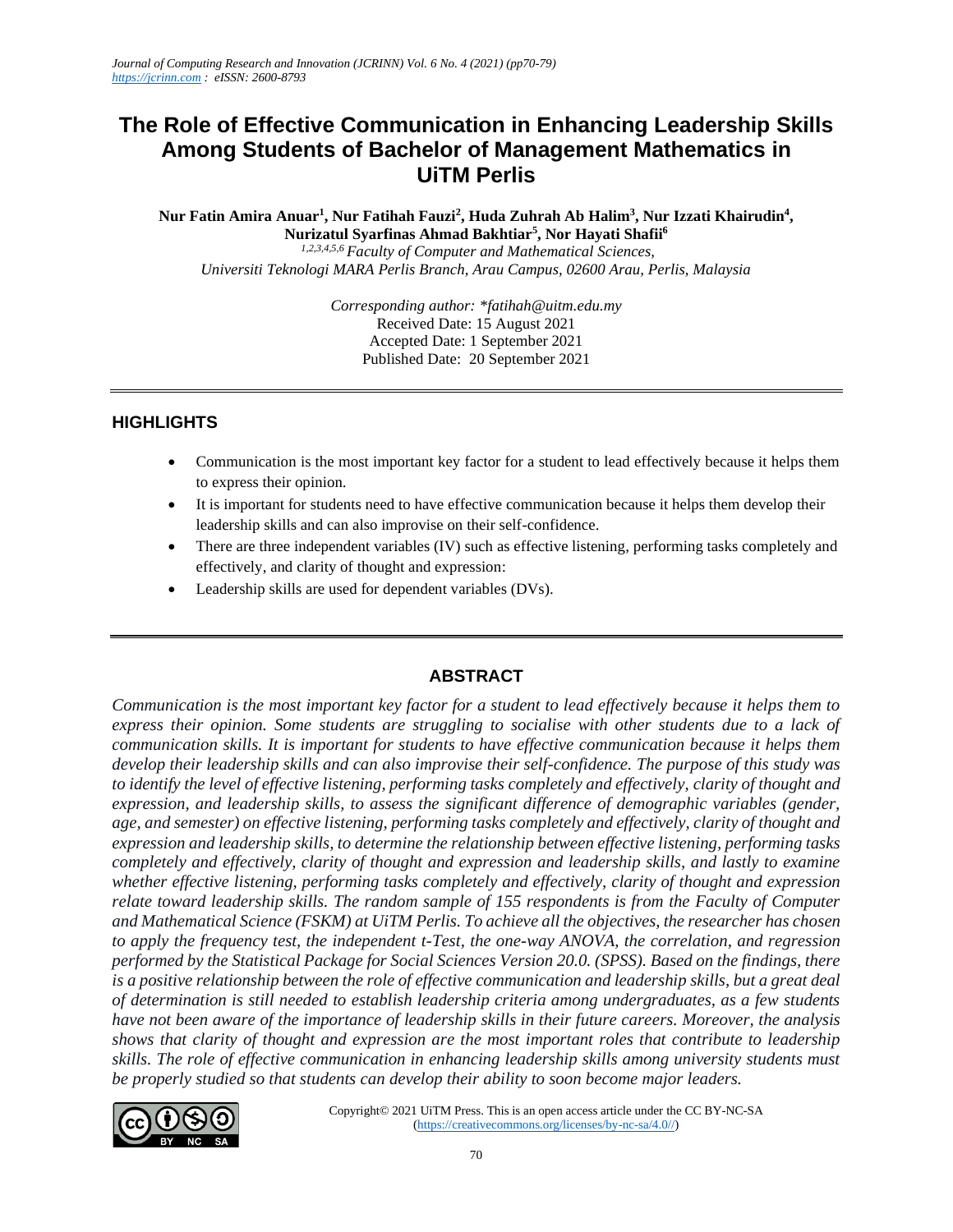*Keywords: effective communication, leadership skills, ANOVA, independent t-test, regression, correlation, SPSS*

## **INTRODUCTION**

Communication is the key organisational development tool for social interactions. Good communication skills are needed to convey ideas to others. Communication is also the key factor that enables a leader to lead effectively. The organisation is made up of employees, managers, customers, and investors. Effective communication helps a leader voice his or her thoughts to an organisation. Each group of an organisation may require a different style of leadership communication.

Kelvin (2016) states that verbal communication occurs mainly in a face-to-face situation. Verbal communication helps people exchange thoughts, feelings, and opinions. According to Abdan (2015), there are different ways to communicate, such as speech, writing, or sign. Verbal communication is a process for a person to deliver a voice message of his or her opinion so that the other party understands what he or she wants to share. Good communication is helping people pay attention to the presenter. A great communicator and a first-class communicator are the characteristics needed to become a leader (Luthra & Dahiya, 2015). Abdan (2015) concluded that communication and leadership are a great combination to make people succeed in their profession.

The role of successful communication is by listening. According to Caspersz & Stasinska (2015), effective listening is more than a cognitive process in which listeners need to understand verbal and non-verbal communication. For example, a conversation could only take place if the person and the receiver were standing. However, they had to avoid having a conversation when one person is standing while the other is sitting because effective communication requires eyes to eyes level to circumvent misunderstanding. People must avoid crossing their arms because they convey egotism or disagreement. It will help to build relationships and understanding with someone else (Abdan, 2015).

Moreover, the role of effective communication is clarity of thought and expression. There are non-verbal cues such as a smile, a panting, a shrugging of the shoulder, and a glaring that have meaning and are well understood in our culture. However, the meaning behind these indirect behaviours is unknown. Akilandeswari et al. (2015) stated that a person must first identify what and why he or she needs to send a message to the other person. Burg (2020) has stated that the burden of clarity in communication is always on the communicator. The communicator is the person who is committed to a common understanding for effective communication to take place. It is therefore important to make sure that what we mean is what we hear, and that what we hear is what we mean.

According to Ayub et al. (2014), leadership comes from a single word, 'leader,' which means a person or thing that can lead other people to succeed. Successful leaders are always trying to maintain a good balance by changing their leadership methods, which also has an impact on communication (Luthra & Dahiya, 2015). Henderson (2015) stated that the leadership's communication practices need to embrace and maintain good working relations. Leaders who have a good working knowledge of the organisation, therefore, may have the benefit of knowing what has gone before and may use that experience in discussions with staff members.

According to Akilandeswari et al. (2015), communication is crucial to making human beings and organisations successful. A person needs to have the ability to communicate effectively at home, at school, at work, and Wikaningrum et al. (2018) conducted a study on all staff at several private Islamic universities

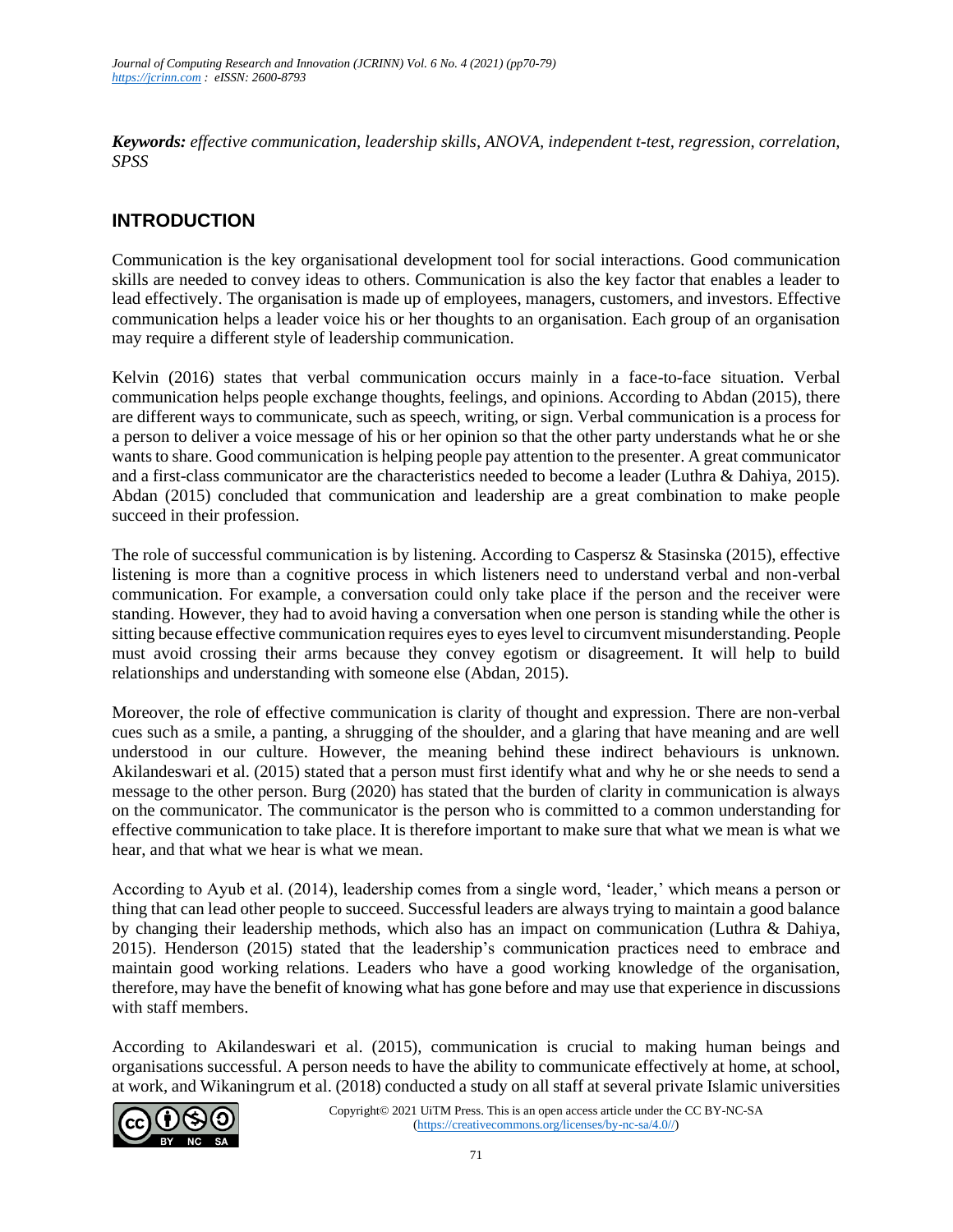in Semarang city, Indonesia. It shows that effective communication plays a crucial role in enhancing the leadership skills that can be used, particularly at work, in the future.

This study explores the role of effective communication in enhancing leadership skills among UiTM Perlis students. There are three independent variables (IV) such as effective listening, performing tasks completely and effectively, and clarity of thought and expression. The leadership skills will be used as dependent variables (DVs).

## **METHODOLOGY**

This is a quantitative study. The objective of this study can be achieved by selecting each unit in the sample frame of students at Universiti Teknologi MARA Cawangan Perlis, Kampus Arau. Quantitative research provides a method for making information accessible to audiences and standardised approaches allow the study to be reproduced over time (Goertzen, 2017). The advantages of using this method, such as taking less time to collect data and making it cheaper, because all data were collected at the same time.

#### **Population and Sample**

The population of this study consisted of degree students from Universiti Teknologi MARA Cawangan Perlis, Kampus Arau from the Faculty of Computer Science and Mathematics. Based on Majid (2018), the researcher needs to extract a sample from the targeted students for the study. The study sample is 155 Bachelor of Science (Hons.) Management Mathematics (CS248). The population sample will decide based on the Krejcie and Morgan tables (Krejcie & Morgan, 1970). The students who take the course are 258 from semester one to semester eight.

#### **Theoretical Framework**

This theoretical framework was adapted by Luthra & Dahiya (2015). The model measures the role of effective communication in enhancing leadership skills among UiTM Perlis students based on effective listening, performing tasks completely and effectively, and clarity of thought and expression.



**Figure 1:** Theoretical Framework of the Study

### **Research Instrument**

The study uses questionnaires for the research instrument, including several questions, to gather feedback and information from the respondents. The respondents were asked to answer all items in the questionnaire based on five-point Likert-type scales;  $1 =$  strongly disagree,  $2 =$  disagree,  $3 =$  neutral,  $4 =$  agree and  $5 =$ strongly agree.

Five sections cover the questionnaires:

- 1) Section A: Respondent's Information
- 2) Section B: Leadership Skills
- 3) Section C: Effective Listening
- 4) Section D: Performing Tasks Completely and Effectively

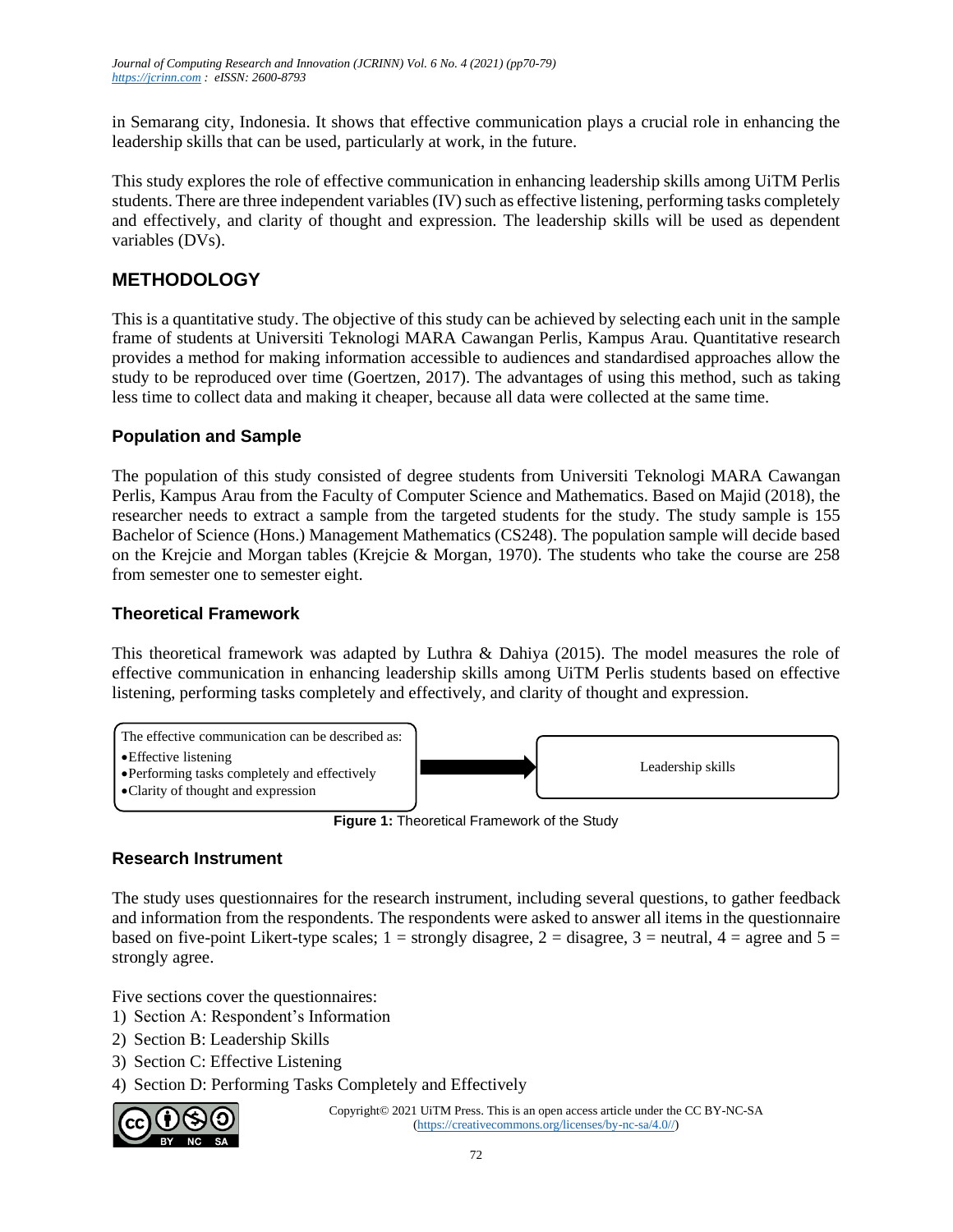#### 5) Section E: Clarity of Thought and Expression

### **Method of Data Collection**

The data for this study is collected directly from the respondents through online questionnaires via various mediums such as email, WhatsApp, and telegram. To encourage participation from the respondents, researcher briefly explained the purpose of the study and made it clear to the participants that participation in the research was voluntary and anonymous (the respondents' identities would be kept confidential). This way was found very useful to clarify any doubt among participants in the survey and to motivate the participant to be more open and honest in his/her answers (Sekaran & Bougie, 2010). In addition, the researcher explained to the participants how to complete the questionnaire and allowed them to take about a week to complete the questionnaire.

The questionnaires will be prepared in two different languages, English and Bahasa Malaysia. This is because some respondents may have difficulty to understand the questionnaires and making it easier for respondents to respond to the questions asked. The quantitative research method used in this study depends on the primary questionnaire data of 155 respondents. Out of 155 questionnaires that had been distributed, all the set questionnaires successfully returned by students. According to Ary et al. (2002) the typical return of a questionnaire can reach between 70 to 90 percent of the return once administered. This shows that the process of data analysis to obtain research findings can be carried out.

#### **Method of Data Analysis**

The analysis of the study is carried out by the Statistical Package for Social Science Version 20.0 (SPSS), where it includes the modification of the raw data. The analysis can be done by adjusting the raw data collected to get the information. The SPSS is used to understand and interpret research findings. The data analysis used is a frequency test, independent t-test, one-way ANOVA, and regression. The SPSS software programmes can be used by selecting the appropriate menu to test each objective using the applicable statistical test.

| Statistical           | <b>Objectives</b>                                                                                         |
|-----------------------|-----------------------------------------------------------------------------------------------------------|
| Techniques            |                                                                                                           |
| <b>Frequency Test</b> | To identify the level of effective listening, performing tasks completely and effectively, and clarity of |
|                       | thought and expression and leadership skills.                                                             |
| Independent t-Test    | To compare the values of the means from two samples and test whether it is likely that the samples are    |
|                       | from populations having different mean values.                                                            |
| One-way ANOVA         | To compare the means of more than two groups based on a single treatment factor.                          |
| Regression            | To examine whether effective listening, performing tasks completely and effectively, and clarity of       |
|                       | thought and expression toward leadership skills.                                                          |

**Table 1:** Statistical Techniques in Data Analysis

### **Pilot Study**

A pilot study was conducted in this research to ensure the reliability of the questionnaire. Moreover, the questions are easily understood by the students. The pilot study was conducted with respondents with similar characteristics to the target population. Fifteen respondents from the target population took part in the pilot study. The pilot study questionnaire consisted of 20 items that the respondents needed to respond to, including demographic information. The reliability test based on the Cronbach's Alpha results shown in Table 2 is as follows:

**Table 2:** Reliability Test for Pilot Study

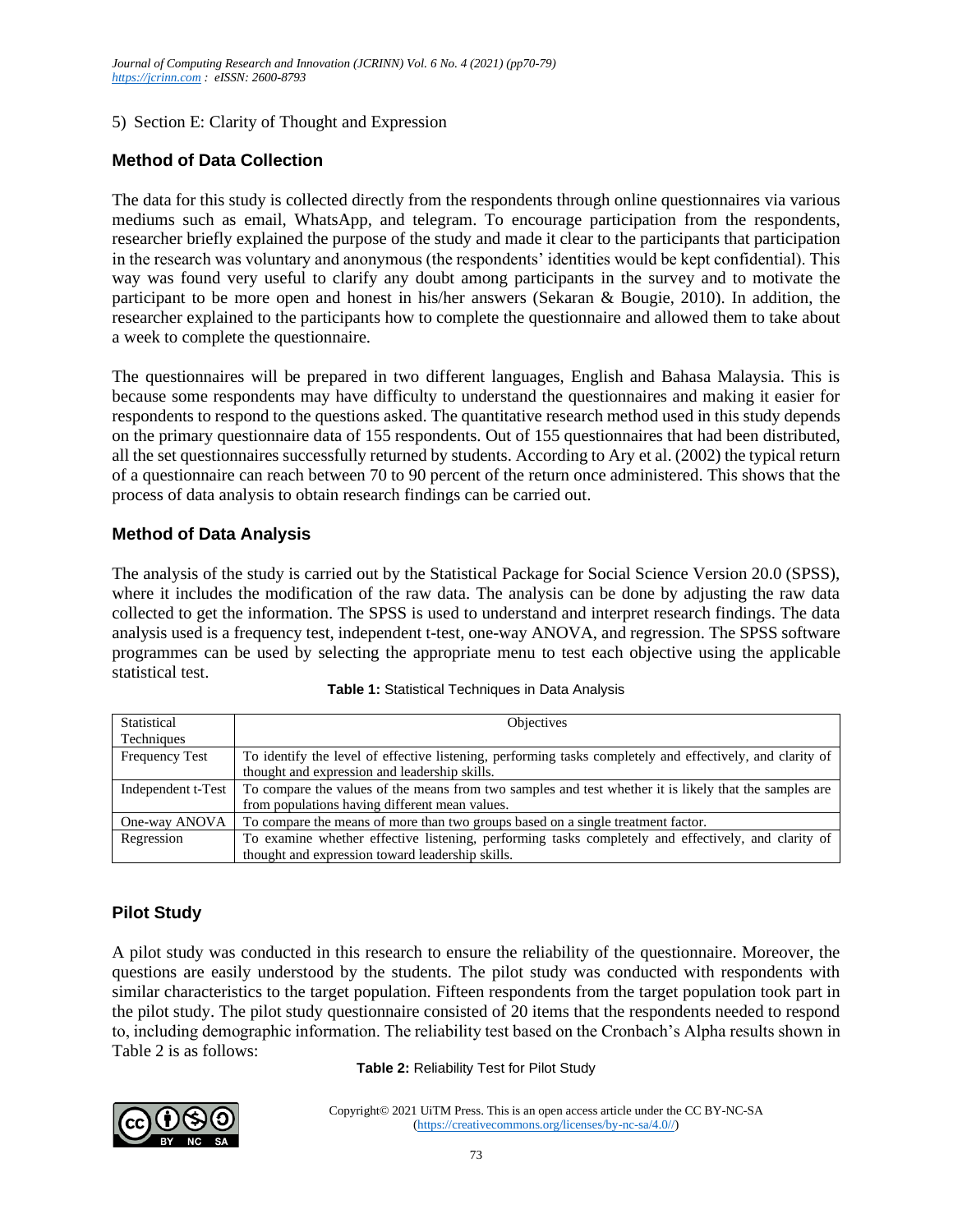*Journal of Computing Research and Innovation (JCRINN) Vol. 6 No. 4 (2021) (pp70-79) [https://jcrinn.com](https://jcrinn.com/) : eISSN: 2600-8793*

| Variables                                         | Number of Items | Cronbach Alpha |
|---------------------------------------------------|-----------------|----------------|
| Leadership Skills                                 |                 | 0.665          |
| <b>Effective Listening</b>                        |                 | 0.769          |
| Performing Tasks Completely<br>and<br>Effectively |                 | 0.730          |
| Clarity of Thought and Expression                 |                 | 0.665          |

Based on the above table, it shows that the reliability measurement for all variables was greater than 0.6. It indicates that there is a good internal consistency of the measurement items in each scale. Thus, the instrument used in these studies is reliable for the actual study.

### **FINDINGS AND DISCUSSIONS**

The findings of this study are based on the response given by the respondent to the questionnaire that was distributed and were evaluated to meet all of the specified objectives of this study.

#### **Level of Students Understandings about Leadership Skills**

Descriptive analysis involving mean and standard deviation was conducted to determine the role of effective communication in enhancing student leadership skills. The results of the descriptive analysis as shown in Tables  $3 - 6$ .

| Table 3: Level of Students Understanding about Leadership Skills |  |
|------------------------------------------------------------------|--|
|------------------------------------------------------------------|--|

| No. | <b>Items</b>                                                        | Mean | Std. Deviation | <b>Interpretation Score</b> |
|-----|---------------------------------------------------------------------|------|----------------|-----------------------------|
|     | A leader must be able to motivate others.                           | 4.74 | 0.457          | High                        |
|     | A leader can identify the nature of a problem.                      | 4.78 | 0.415          | High                        |
|     | A leader is required to respond to people's requests and concerns.  | 4.67 | 0.471          | High                        |
|     | A leader should be flexible about making changes in his leadership. | 4.68 | 0.466          | High                        |
|     | Overall                                                             | 4.72 | 0.452          | High                        |

Based on the Table 3, the item of leadership skills that have the high mean is "A leader can identify the nature of a problem" (mean  $= 4.78$  and std. deviation  $= 0.415$ ). The overall mean of leadership skills is (mean  $= 4.72$  and std. deviation  $= 0.452$ ). The students' level of understanding of leadership skills is therefore at a high level.

| No. | Items                                                               | Mean | Std. Deviation | <b>Interpretation Score</b> |
|-----|---------------------------------------------------------------------|------|----------------|-----------------------------|
|     | A leader needs to engage in matters important about their employee. | 4.73 | 0.446          | High                        |
|     | A leader has to be empathic.                                        | 4.64 | 0.482          | High                        |
|     | A leader listens and do not interrupt the flow of the dialogue.     | 4.70 | 0.461          | High                        |
|     | A leader must be an active listener.                                | 4.72 | 0.449          | High                        |
|     | Overall                                                             | 4.69 | 0.460          | High                        |

Based on the Table 4, the item of effective listening that have the high mean is "A leader needs to engage in matters important about their employee" (mean  $= 4.73$  and std. deviation  $= 0.446$ ). The overall mean of effective listening is (mean  $= 4.69$  and std. deviation  $= 0.460$ ). The level of students understanding effective listening is therefore at a high level.

**Table 5:** Level of Students Understanding about Performing Tasks Completely and Effectively

| No.                                  | Items                                                                            | Mean                                                                              | Std.      | Interpretation |
|--------------------------------------|----------------------------------------------------------------------------------|-----------------------------------------------------------------------------------|-----------|----------------|
|                                      |                                                                                  |                                                                                   | Deviation | Score          |
| $G$ $0$ $\Theta$ $0$<br>NC SA<br>BY. | Copyright© 2021 UiTM Press. This is an open access article under the CC BY-NC-SA | $(\text{https://creativecommons.org/licenses/by-nc-sa/4.0/">\prime\prime\prime})$ |           |                |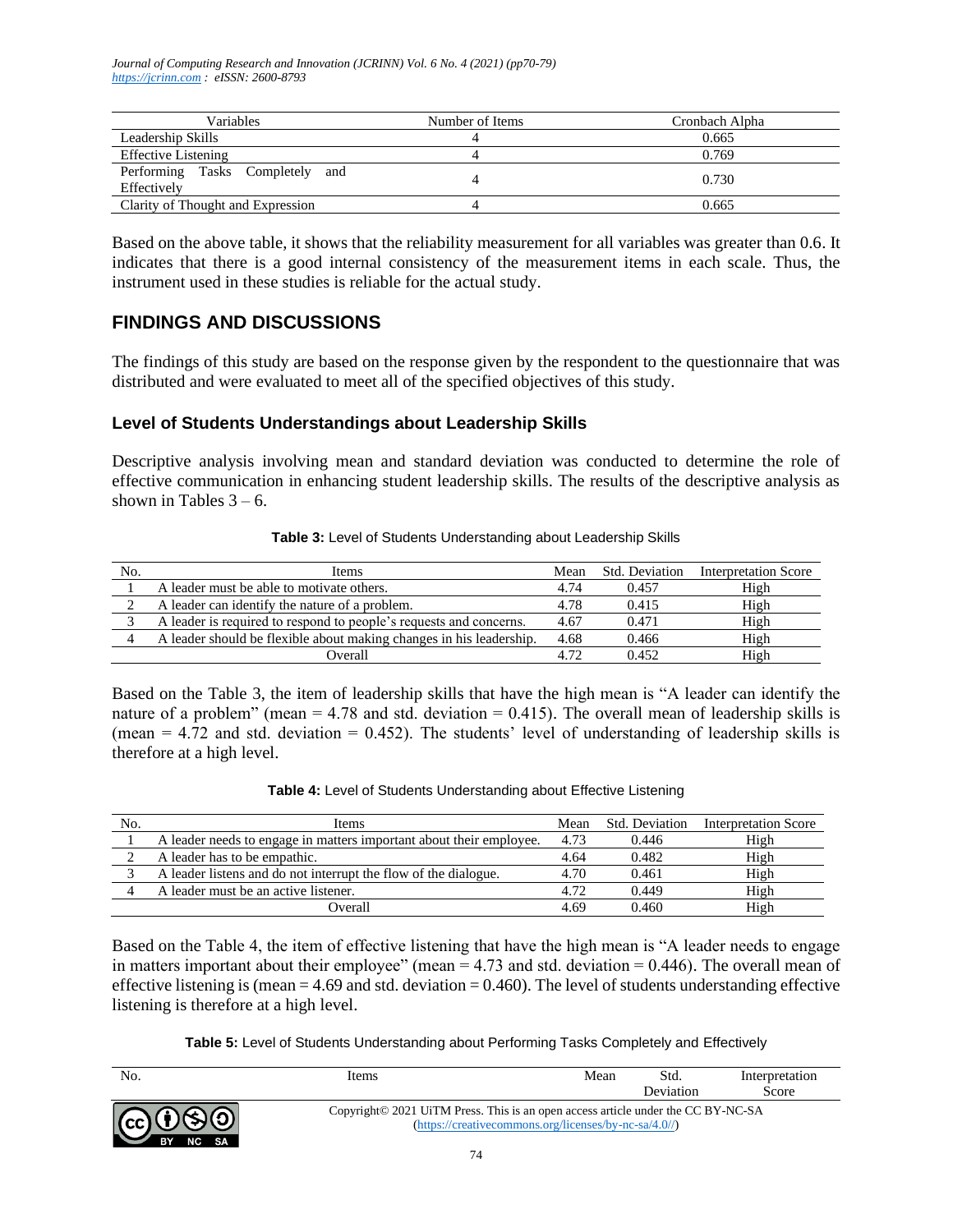*Journal of Computing Research and Innovation (JCRINN) Vol. 6 No. 4 (2021) (pp70-79) [https://jcrinn.com](https://jcrinn.com/) : eISSN: 2600-8793*

| A leader will finish his/her work in order of priority.                 | 4.66 | 0.474 | High |
|-------------------------------------------------------------------------|------|-------|------|
| A leader must be confident enough.                                      | 4.70 | 0.461 | High |
| A leader should be able to complete what needs to be done during normal | 4.61 | 0.489 | High |
| office hour.                                                            |      |       |      |
| A leader should spend enough time on planning his/her activity.         | 4.70 | 0.458 | High |
| Overall                                                                 | 4.67 | 0.471 | High |

Based on the Table 5, the item of performing tasks completely and effectively that have the high mean is "A leader should spend enough time on planning his/her activity" (mean  $= 4.70$  and std. deviation  $= 0.458$ ). The overall mean for performing tasks completely and effectively is (mean  $= 4.67$  and std. deviation  $=$ 0.471). The level of students' understanding of performing tasks is therefore completely and effectively at a high level.

**Table 6:** Level of Students Understanding about Clarity of Thought and Expression

| No. | Items                                                                                              | Mean | Std.<br>Deviation | Interpretation<br>Score |
|-----|----------------------------------------------------------------------------------------------------|------|-------------------|-------------------------|
|     | A leader usually knows how to respond to a new idea.                                               | 4.71 | 0.483             | High                    |
| ∍   | When communicating to their community, a leader should pay attention to<br>their body language.    | 4.72 | 0.449             | High                    |
|     | When the community talk to a leader, the leader should respect their<br>perspective.               | 4.64 | 0.482             | High                    |
| 4   | Before expressing his/her opinion, a leader should find a way to say in the<br>most proper manner. | 4.70 | 0.458             | High                    |
|     | Overall                                                                                            | 4.69 | 0.468             | High                    |

Based on Table 6, the item of clarity of thought and expression that has a high mean is "When communicating to their community, a leader should pay attention to their body language" (mean = 4.72 and std. deviation  $= 0.449$ ). The overall mean for clarity of thought and expression is (mean  $= 4.69$  and std. deviation = 0.468). Thus, the level of students' understanding of clarity of thought and expression is at a high level.

### **The Role of Effective Communication in Enhancing Leadership Skills Based on Gender Using Independent t-Test**

Differences in the role of effective gender-based communication are supported by the Independent T-Test analysis. The results of the analysis are shown in the following table:

| Variables                                   | Gender | N   | Mean    | Std. Deviation |          |      |
|---------------------------------------------|--------|-----|---------|----------------|----------|------|
| Leadership Skills                           | Male   | 45  | 18.5111 | 1.35885        | $-2.362$ | .019 |
|                                             | Female | 110 | 19.0182 | 1.14925        |          |      |
| <b>Effective Listening</b>                  | Male   | 45  | 18.9778 | 1.30539        | 1.166    | .246 |
|                                             | Female | 110 | 18.7091 | 1.30170        |          |      |
| Performing Tasks Completely and Effectively | Male   | 45  | 18.8222 | 1.23009        | .887     | .376 |
|                                             | Female | 110 | 18.6182 | 1.32708        |          |      |
| Clarity of Thought and Expression           | Male   | 45  | 18.8000 | 1.28982        | .146     | .884 |
|                                             | Female | 110 | 18.7636 | .45846         |          |      |

| Table 7: Results of t-Test Analysis |
|-------------------------------------|
|-------------------------------------|

The Table 7 shows the results of an independent t-Test for gender-based leadership skills, the P value for t-Test is 0.019, which is lower than the significant  $\alpha = 0.05$  ( $p < 0.05$ ) level, so there is a significant difference between gender-based leadership skills. For effective gender-based listening, the results of the analysis show that the value of P for t-Test is 0.246, which is greater than the significant level of  $\alpha = 0.05$ 

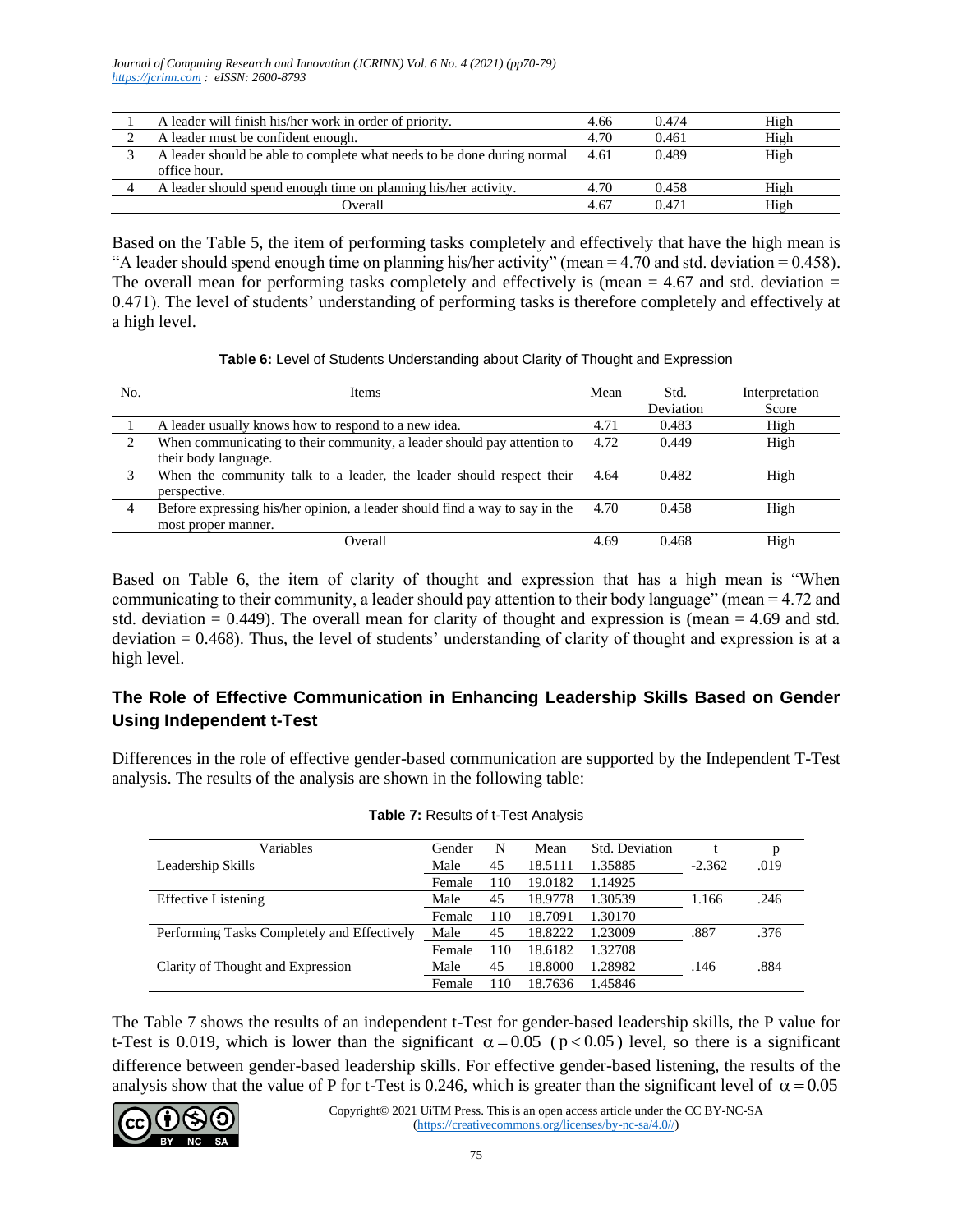$(p<0.05)$ , there is no significant difference between the role of effective communication and effective gender-based listening. Next, to perform tasks completely and effectively on the basis of gender, the results of the analysis show that the value of P for t-Test is 0.376, which is greater than the significant level of  $\alpha$  = 0.05 (p < 0.05), means that there is no significant difference between the role of effective communication performing tasks completely and effectively on the basis of gender. Finally, with regard to gender-based clarity of thought and expression, the results of the analysis show that the value of P for t-Test is 0.884, which is greater than the significant level of  $\alpha = 0.05$  ( $p < 0.05$ ). It means that there is no significant difference between the role of effective communication, which is gender-based clarity of thought and expression.

#### **Differences in the Role of Effective Communication in Enhancing Leadership Skills Based on Age of Students**

Differences in the role of effective communication in enhancing student age-based leadership skills are supported by the One Way ANOVA analysis. The results of this analysis are shown in the following table:

| Variables                                       |                | Sum of<br>Squares | df  | Mean Square | F     | Sig. |
|-------------------------------------------------|----------------|-------------------|-----|-------------|-------|------|
| Leadership Skills                               | Between        | .684              | 2   | .342        | .223  | .800 |
|                                                 | Groups         |                   |     |             |       |      |
|                                                 | Within Groups  | 232.735           | 152 | 1.531       |       |      |
|                                                 | Total          | 233.419           | 154 |             |       |      |
| <b>Effective Listening</b>                      | <b>Between</b> | 6.475             | 2   | 3.237       | 1.926 | .149 |
|                                                 | Groups         |                   |     |             |       |      |
|                                                 | Within Groups  | 255.499           | 152 | 1.681       |       |      |
|                                                 | Total          | 261.974           | 154 |             |       |      |
| <b>Tasks</b><br>Performing<br>Completely<br>and | Between        | 3.119             | 2   | 1.560       | .923  | .399 |
| Effectively                                     | Groups         |                   |     |             |       |      |
|                                                 | Within Groups  | 256.752           | 152 | 1.689       |       |      |
|                                                 | Total          | 259.871           | 154 |             |       |      |
| Clarity of Thought and Expression               | <b>Between</b> | 13.328            | 2   | 6.664       | 3.472 | .034 |
|                                                 | Groups         |                   |     |             |       |      |
|                                                 | Within Groups  | 291.768           | 152 | 1.920       |       |      |
|                                                 | Total          | 305.097           | 154 |             |       |      |

**Table 8:** Results of One Way ANOVA Analysis

The results of the analysis show that age-based leadership skills have a p-value  $= 0.800$  higher than a significant  $\alpha = 0.05$ . Efficient age-based listening has a p-value of 0.149 greater than a significant level  $\alpha$  = 0.05. The p-value = 0.399 is greater than the significant  $\alpha$  = 0.05 for performing tasks completely and effectively based on age. Age-based clarity of thought and expression has only a lower p-value  $= 0.034$ lower than the significant level  $\alpha = 0.05$ . The results show that there is only clarity of thought and expression that affects the role of effective communication in enhancing student age-based leadership skills. To date, the results of the analysis show that there are differences that are significant among each group.

## **To Examine whether Effective Listening, Performing Tasks Completely and Effectively, and Clarity of Thought and Expression toward Leadership Skills**

The statistical analysis that has been used are regression. This is a test of the model's overall fitness. The hypothesis that was tested concerned with the selected independent variables that influence the dependent variable.

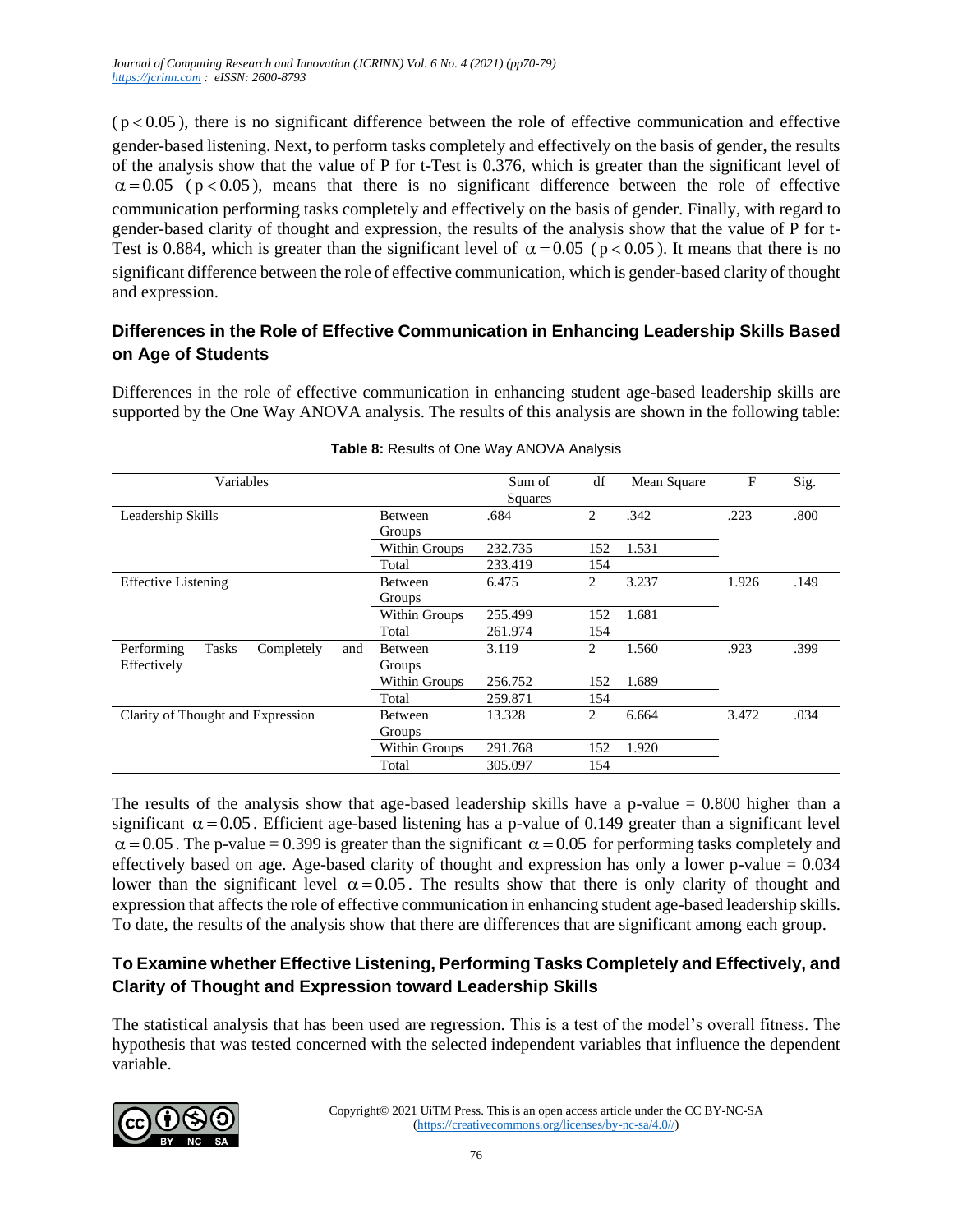|                                             |        | Beta | P    | Collinearity     |       | R      | Adjust d R |
|---------------------------------------------|--------|------|------|------------------|-------|--------|------------|
|                                             |        |      |      | <b>Statistic</b> |       | square | square     |
|                                             |        |      |      | TOL              | VIF   |        |            |
| Constant                                    | 11.919 |      |      |                  |       | .116   | .098       |
| <b>Effective Listening</b>                  | .124   | .131 | .127 | .805             | 1.243 |        |            |
| Performing Tasks Completely and Effectively | .248   | .262 | .005 | .688             | 1.453 |        |            |
| Clarity of Thought and Expression           | .000   | .000 | .999 | .801             | 1.249 |        |            |

#### **Table 10:** Multiple Regression Analysis

The regression equation for full model was as follows:

Leadership skills =  $11.919 + 0.124$  (Effective Listening) + 0.248 (Performing Tasks Completely and Effectively)  $+ 0.000$  (Clarity of Thought and Expression).

Based on the Table 10, there was no multicollinearity as the variation inflation factor (VIF) was less than ten for all variables. As a result, it has been found that the p-value =  $0.005$  is less than  $\alpha = 0.05$  only to perform tasks completely and effectively, so that it has a significant effect on leadership skills. While the result of effective listening and clarity of thought and expression shows that p-value =  $0.127$  and p-value = 0.999 are more than  $\alpha = 0.05$ , the two independent variables did not have a significant effect on leadership skills.

The coefficient of determination, R-square in Table 10, shows that only 11.6% of the variation in dependent variables, leadership skills can be explained by independent variables, students at this university have high knowledge of performing tasks in a complete and effective manner. The adjusted R-Squared is 9.8%, which is the dependent variable, and leadership skills are not sufficiently explained by the independent variables.

The study was tested on fourteen paths representing the hypotheses  $(H_8, H_9, H_{10}, H_{13}$  and  $H_{14}$ ) which were found to be statistically significant. Table 11 presents summary of the result of the hypotheses testing.

|                 | <b>Hypothesis Statement</b>                                                                                            | Results     |
|-----------------|------------------------------------------------------------------------------------------------------------------------|-------------|
| H <sub>1</sub>  | There is significant difference in effective listening to their gender.                                                | <b>Not</b>  |
|                 |                                                                                                                        | significant |
| H <sub>2</sub>  | There is significant difference in effective listening to their age.                                                   | <b>Not</b>  |
|                 |                                                                                                                        | significant |
| H <sub>3</sub>  | There is significant difference in effective listening to their semester.                                              | <b>Not</b>  |
|                 |                                                                                                                        | significant |
| H <sub>4</sub>  | There is significant difference in performing tasks completely and effectively to their gender.                        | <b>Not</b>  |
|                 |                                                                                                                        | significant |
| $H_{\varsigma}$ | There is significant difference in performing tasks completely and effectively to their age.                           | <b>Not</b>  |
|                 |                                                                                                                        | significant |
| $H_6$           | There is significant difference in performing tasks completely and effectively to their semester.                      | <b>Not</b>  |
|                 |                                                                                                                        | significant |
| H <sub>7</sub>  | There is significant difference in clarity of thought and expression to their gender.                                  | <b>Not</b>  |
|                 |                                                                                                                        | significant |
| H <sub>8</sub>  | There is significant difference in clarity of thought and expression to their age.                                     | Significant |
| H <sub>9</sub>  | There is significant difference in clarity of thought and expression to their semester.                                | Significant |
| $H_{10}$        | There is significant difference in leadership skills to their gender.                                                  | Significant |
| $H_{11}$        | There is significant difference in leadership skills to their age.                                                     | <b>Not</b>  |
|                 |                                                                                                                        | significant |
| $H_{12}$        | There is significant difference in leadership skills to their semester.                                                | <b>Not</b>  |
|                 |                                                                                                                        | significant |
|                 | $\mathbf{a} \mathbf{a}$<br>$Convright@ 2021$ UTM $D_{F000}$ . This is an open access erticle under the CC $DV$ $NC 8A$ |             |

**Table 11:** Summary of Hypothesis Test Results

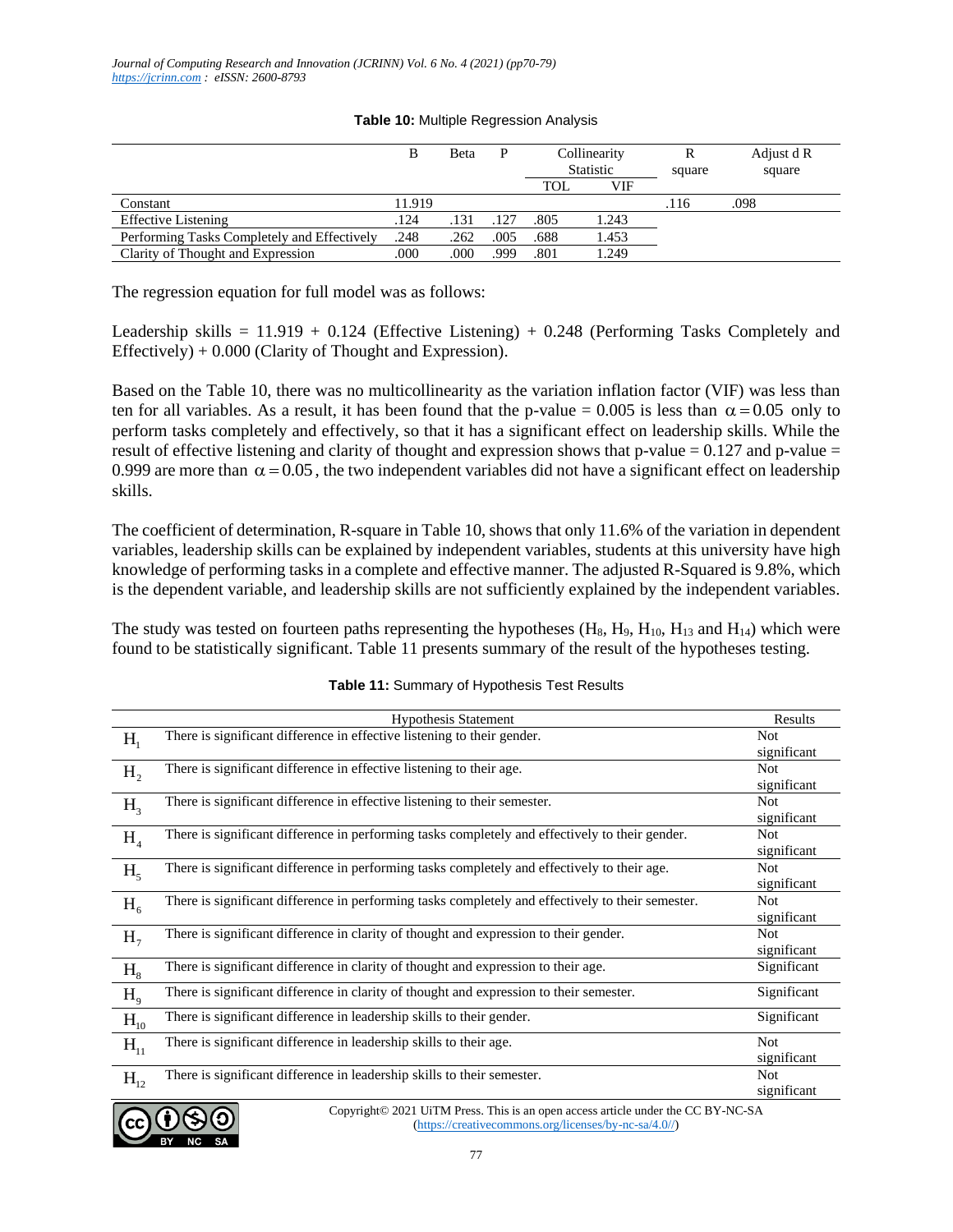- There is significant relationship between effective listening, performing tasks completely and effectively, and clarity of thought and expression and leadership skills. Significant
- $H_{14}$ There is significant influence of the effective listening, performing tasks completely and effectively, and clarity of thought and expression toward leadership skills. Significant

## **CONCLUSION AND RECOMMENDATIONS**

In summary, it can conclude that students at UiTM Perlis from FSKM appear to be aware of the role of effective communication in enhancing leadership skills among university students. There is a positive relationship between the role of effective communication and leadership skills, but a great deal of determination is still needed to establish leadership criteria among undergraduates, as there have been a few students who are not aware of the importance of leadership skills in their future careers. In addition, the role of effective communication in enhancing leadership skills among university students must be properly studied so that students can develop their ability to soon become major leaders.

 $H_{18}$  There is signing<br>and relationship between effective and contractive effectively, and clarity of thought and expression and lead<br> $H_{14}$  There is signing<br>tan threateor of the effective listening.<br>The and clarity of Further research needs to be carried out in the future based on the study that I have carried out. The first recommendation for future research is to increase the number of respondents to answers the questionnaire because it helps to influence the collection of data. If more respondents are involved in this study, the data collected will be more accurate and the information collected will be clearer. Next, a further recommendation for future research that can be suggested is to study at another university, either locally or internationally. The researcher can have different associations between students from different study locations, as they will provide different leadership backgrounds. Moreover, it is important for students to develop effective communication skills to enhance leadership skills in the future, especially in finding a job, because they may feel that they are a leader in this study.

### **REFERENCES**

- Abdan, N. B. (2015). Role of effective communications enhancing leadership skill on FPTV student. *International Journal of Science and Research*, 4(5), 1791–1794.
- Akilandeswari, V., Dinesh Kumar, A. & Philomin Freeda, A. & Niranchan Kumar, S. (2015). Elements of Effective Communication. *New Media and Mass Communication*, 37(2015), 44-47.
- Ary, D., Jacobs, L. C. & Razavieh, A. (2002). Introduction to Research in Education. New York : Belmont, CA Wadsworth.
- Ayub, S. H., Manaf, N. A. & Hamzah, M. R. (2014). Leadership: Communicating Strategically in the 21st Century. *Procedia - Social and Behavioral Sciences*, 155, 502-506. doi: 10.1016/j.sbspro.2014.10.330
- Burg (2020). How to ensure clarity in your communication. Retrieved from https://www.bizjournals.com/bizjournals/how-to/growth-strategies/2016/02/how-to-ensure-clarity-inyour-communication.html
- Caspersz, D. & Stasinska, A. (2015). Can we teach effective listening? An exploratory study. *Journal of University Teaching & Learning Practice*, 12(4).
- Henderson, A. (2015). Leadership and communication: What are the imperatives?. *Journal of Nursing Management*, 23(6), 693–694. doi: 10.1111/jonm.12336